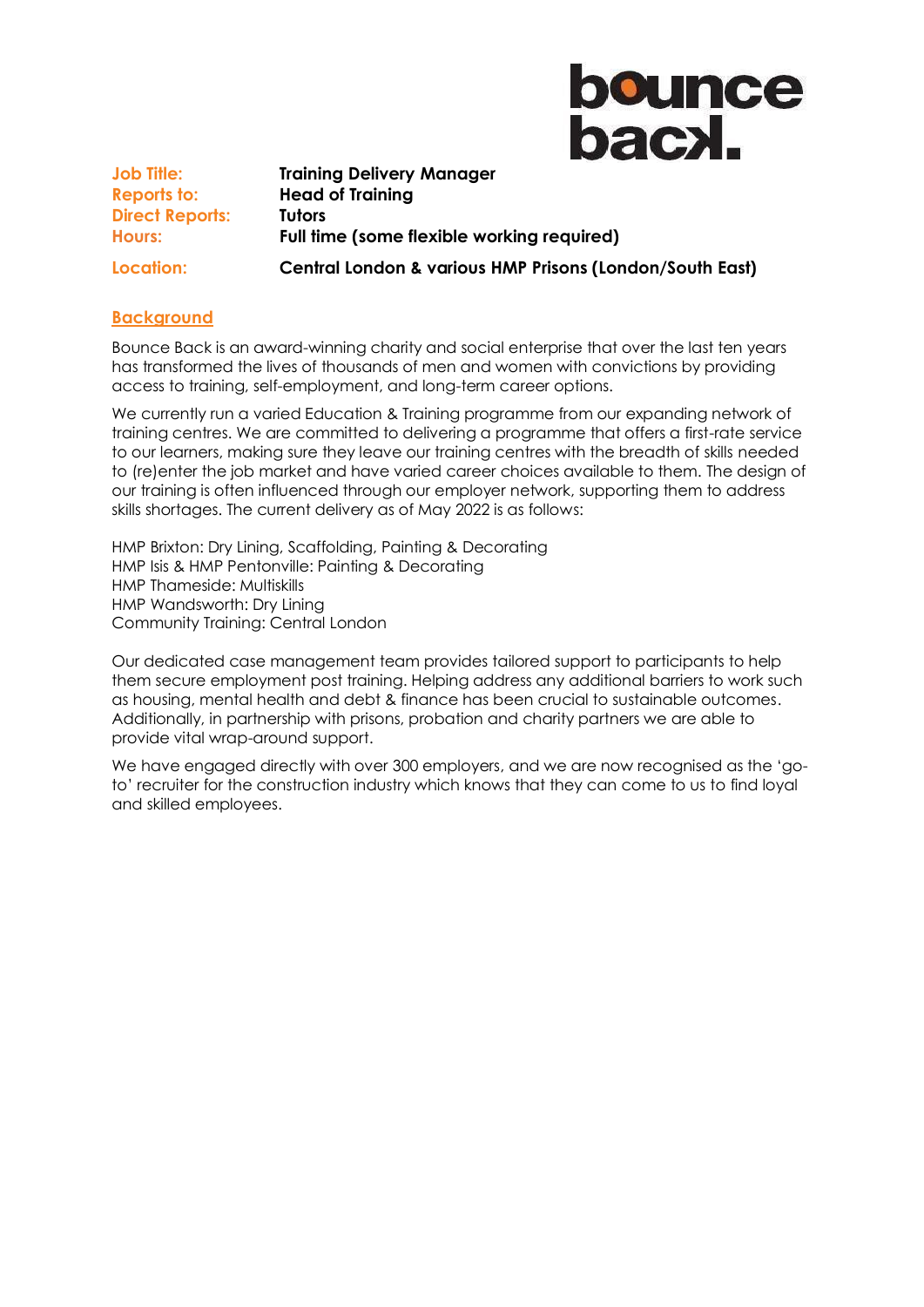## **bounce<br>bacxl.**

### **Job Description**

### *Job Purpose*

The Training Delivery Manager is accountable to the Head of Training ensuring that Bounce Back achieves its strategic objective of improving the education and employment prospects of learners. A key focus of the role is to ensure the smooth operational delivery of our largest prison training contract, currently operating in four prisons. Through your engaging leadership of the prison tutors and your relationship management with prime contractors, key prison staff and awarding bodies, you will deliver a quality service. Your role will involve full contract management accountable to the prime contractor including monitoring quality of delivery, cost controls, health & safety audits, safeguarding and achieving contractual learning outcomes.

### *Core Responsibilities*

- Successful project management of new and existing prison education contracts including full mobilisation, delivery, compliance and evaluation
- Secure and sustain effective teaching and learning throughout the organisation by delivering a robust quality assurance process that includes effectively monitoring and evaluating the quality of teaching and standards of learners' achievements
- Effectively manage awarding organisation relationships and facilitate EQA visits
- Respond to the organisational ethos of learner rehabilitation working collaboratively with Bounce Back's Case Management teams, ensuring all learners have a smooth transition from custody to the community
- Contribute to curriculum innovation to ensure that Bounce Back stays abreast of developments in the sector ensuring relevant delivery to provide learners with the tools they need to ensure they are work-ready
- Ensure tutors work within and adhere to Bounce Back's Equality & Diversity, Safeguarding and learning policies
- Guarentee Bounce Back effectively complies with health and safety requirements for all our stakeholders including staff, learners and visitors by ensuring all risk assessments are in place and current
- Support the active participation of learners at engagement events with our expanding network of employers and funders
- Act as Bounce Back's quality nominee taking responsibility for the delivery and compliance of Bounce Back training programmes with awarding body external verification, prime prison contract colleagues and external inspection organisations e.g. Ofsted
- Ensure active engagement across all prisons with prime contractors including attending meetings, training and the delivery of KPI's within agreed timeframes
- Develop a culture of personal accountability and responsibility with the tutors which recognises both excellence and supports appropriate strategies to deal with underperformance
- Represent and be a role model for Bounce Back at a range of external settings including funding and awarding bodies, conferences, employer partnership meetings, prime contractors and external regulatory bodies